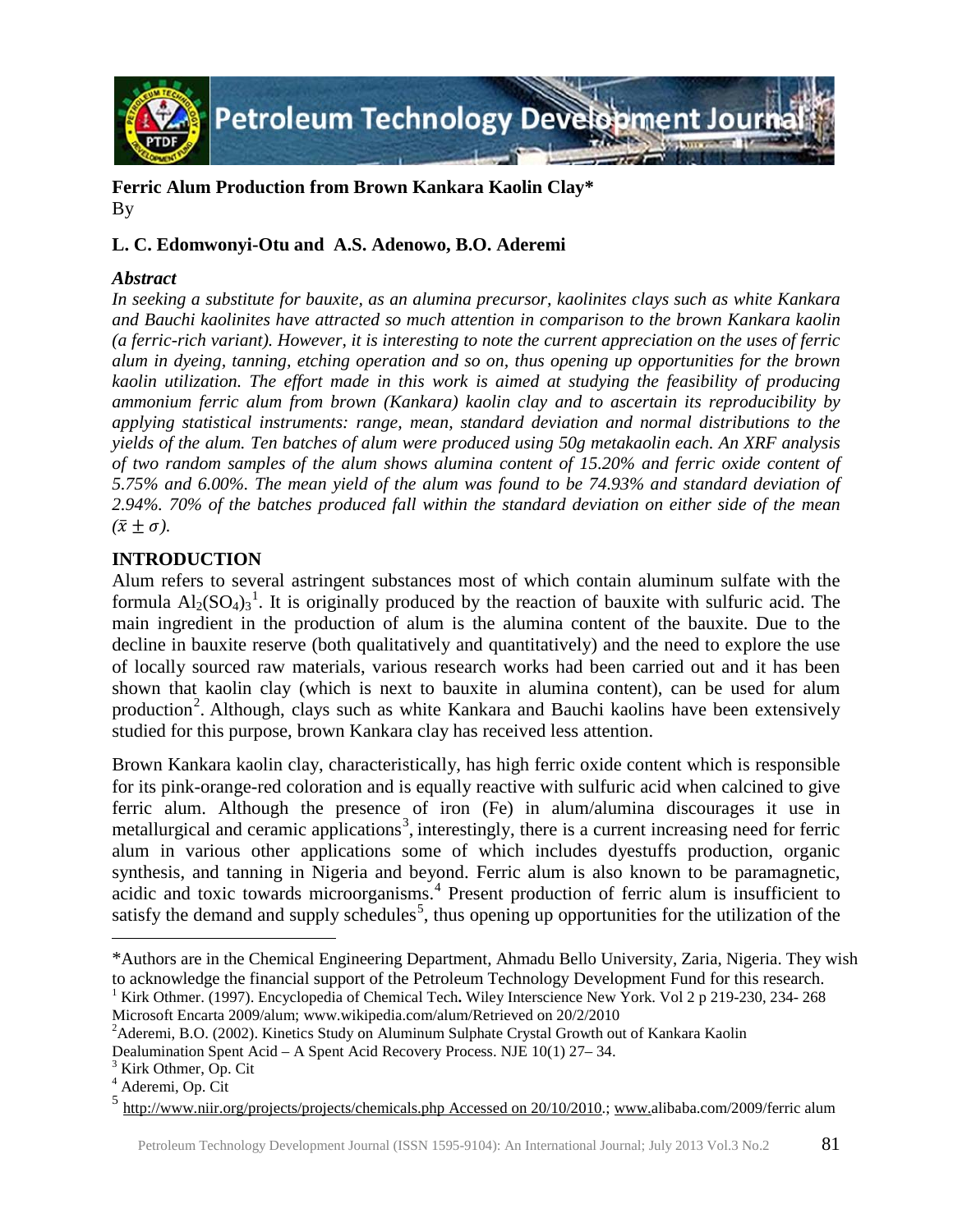brown kaolin type so as to minimize the extent of dependence on foreign supply. This work was therefore aimed at studying the feasibility of producing ferric ammonium alum from Brown Kankara kaolin clay and to see the effect of the ferric oxide on the alum produced.

Moreover, alum production from kaolin clay, like any other budding scientific inventions needs to be subjected to some process and measurement analysis in order to establish the reproducibility and repeatability of the process. The manufacturing environment, by its very nature, relies on two types of measurements to verify quality and to quantify performance:

- 1. measurement of its products, and
- 2. measurement of its processes.

Therefore, product evaluation and process improvement require accurate and precise measurement techniques. [6](#page-1-0) These also can be established by carrying out reproducibility and repeatability studies. Reproducibility is the variability resulting from external sources such as operators and their unique techniques, setups, and environmental fluctuations over time while repeatability is the variation of measurements due to instrument error<sup>[7](#page-1-1)</sup>. The degree of variation can be determined by finding the standard deviation of the test results.

In this work, a reproducibility study of alum production from brown Kankara kaolin clay was carried out and the variation of the test results was analyzed statistically.

# **EXPERIMENTAL PROCEDURE**

The established procedure of producing alum from kaolin clay at optimum conditions as put forward by Aderemi et  $al^8$  $al^8$  and Edomwonyi-Otu et  $al^9$  $al^9$  was followed for this work.

## *Beneficiation of Clay*

 $\overline{a}$ 

1kg of Kankara brown kaolinite clay was weighed in a weighing machine (Avise, England) and soaked in 15 liters of water in a plastic bucket. The mixture was stirred rigorously intermittently for 3 days. The suspended impurities were discarded on the first, second and third day respectively after which micro sieve (53μm) was used to filter the clay suspension. The clay was then centrifuged so as to obtain a thick mass which was then dried at  $30^{\circ}$ C in an oven (TM OV-420; Gallenkamp). The dried clay was then grounded in a mortar and pestle to finer particle size.

<span id="page-1-0"></span> ${}^{6}$ Smith R. R., McCrary S. W. and Callahan, R. N. (2007). Gauge repeatability and reproducibility studies and measurement system analysis: A multi-method exploration of the state of practice. JIT 23, 1, p2.; David W. H. and L. Chad. (2007). Gauge R&R: An effective methodology for determining the adequacy of a new measurement system for micron-level metrology. JIT 23, 4, p3<br>
<sup>7</sup> David W. H. and L. Chad. (2007). Gauge R&R: An effective methodology for determining the adequacy of a new

<span id="page-1-1"></span>measurement system for micron-level metrology. JIT 23, 4, p3

<span id="page-1-2"></span><sup>&</sup>lt;sup>8</sup> Aderemi, B.O; Edomwonyi-Otu, L; Adefila, S.S. (2009). A new approach to metakaolin dealumination. Australian Journal of Basic and Applied Sciences (AJBAS). INSInet Publication. 3(3), 2243-2248.; Aderemi, B.O; Ahmed, A.S; Abdul B.D. (2006). Production of alum from Kankara clay. In JNSChE 21(1,2) 120-124. Also Aderemi, B.O. (2002). Kinetics Study on Aluminum Sulphate Crystal Growth out of Kankara Kaolin Dealumination Spent Acid – A Spent Acid Recovery Process. NJE 10(1) 27– 34. <sup>9</sup>

<span id="page-1-3"></span><sup>&</sup>lt;sup>9</sup>Aderemi, B.O, Oloro, E.F, Joseph, D, Oludipe, J. (2001). Kinetics of the Dealumination of Kankara Kaolin Clay, NJE 9 (1), p 40-44.; Edomwonyi-Otu, L; Aderemi, B.O; Ahmed, K.S. (2010). Effect of beneficiation on the yield and quality of alum from Kankara kaolin. NJE 16(2) PP36-43; Edomwonyi-Otu, L; Aderemi, B.O. (2009). Alums from Kankara kaolin. JRE. 6 (1) p105-111.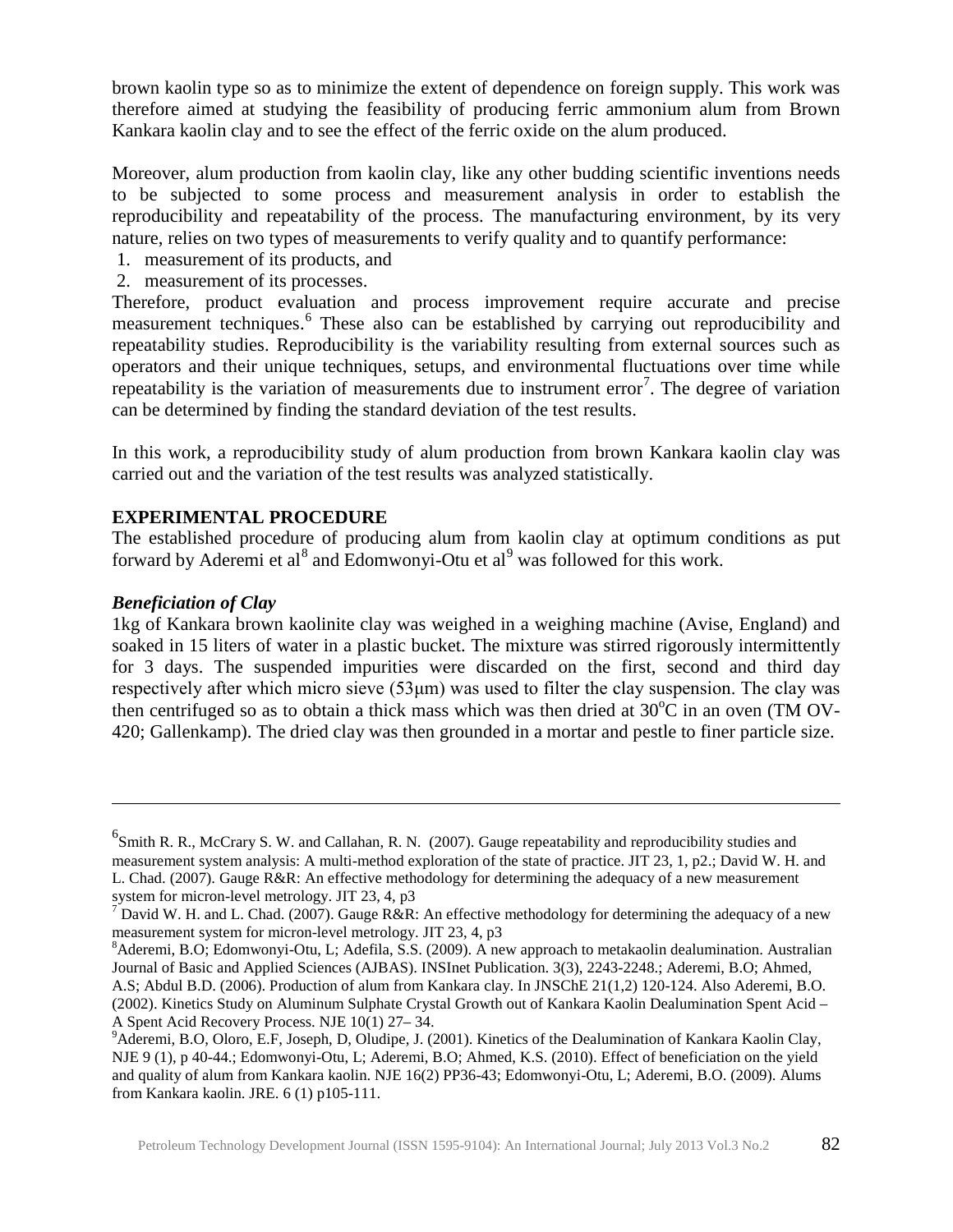### *Calcination and dealumination of metakaolin*

The beneficiated clay was poured into a crucible and calcined in a furnace (Gallenkamp, TM OV-420) with temperature range 0-1400<sup>o</sup>C, at 750<sup>o</sup>C for two and half hours to obtain the more reactive metakaolin.

In a typical batch, 50g of metakaolin was weighed using Mettler Toledo analytical balance, model AB204, and poured into a conical pyrex flask and then mixed with 164cm<sup>3</sup> of de-ionized water. 156.80cm<sup>3</sup> of 96wt% sulfuric acid was then added to the clay suspension in the conical flask (Pyrex) and allowed to react for about 20 minutes after which a calculated quantity of deionized water was added to quench the reaction. The dealumination mixture was then filtered through a pyrex Sinta glass filter attached to a SPEEDIVAC high vacuum pump (Edwards ES50). The silica rich cake residue obtained was then discarded and the equipment washed with de-ionized water.

The same procedure was repeated for other 19 runs to make a total of twenty samples. The possible reaction for the conversion of the brown kaolinite to its metakaolin is shown in Equation (1) below;

Calcination Reaction

 Δ  $2(OH)_8Si_4Al_3O_9.Fe_3O_{4(S)} \rightarrow 3Al_2Si_2O_7.Fe_2O_{3(S)} + 8H_2O_{(g)} + 2SiO_{2(S)}$  ……………(1) Kankara Brown kaolin ferrous metakaolin silica

#### *Crystallization Process*

33g of ammonium sulphate (Johnson and Johnson Chemicals, London), which was used as received without further purification, was added to the filtrate from each of the 20 batches as a salting agent. After then it was kept in the refrigerator (Thermocool C1202, England) for about 6 hours at  $0^0C$  so as to hasten the crystallization process and to enhance the crystallization yield. The cooled samples were then filtered through the Sinta glass filter to separate the wet alum from the mother liquor. The alum from the 20 separate dealumination batches was then weighed in a balance to determine the mass/yield of ammonium alum from the respective batches and dried at  $250^{\circ}$ C for 5 hours before been analyzed by the X-Ray Flourescence machine (ED-XRF, PANalytical XRA 1160) to determine their elemental composition. The possible dealumination reaction that would yield the ferrous alum is as shown in Equation (2).

 $\text{Al}_2\text{Si}_2\text{O}_7.\text{Fe}_2\text{O}_{3(s)}$  +  $5\text{H}_2\text{SO}_{4(aq)}$  +  $30\text{H}_2\text{O}_{(l)} \rightarrow$  FeSO<sub>4</sub>.Al<sub>2</sub>(SO<sub>4</sub>)<sub>3</sub>.26H<sub>2</sub>O<sub>(aq)</sub>+2SiO<sub>2(s)</sub> + FeSO4.4H2O(aq) ……………………………………………………………………………………(2)

## **RESULTS AND DISCUSSION**

The results of the test are as presented in Table 1 below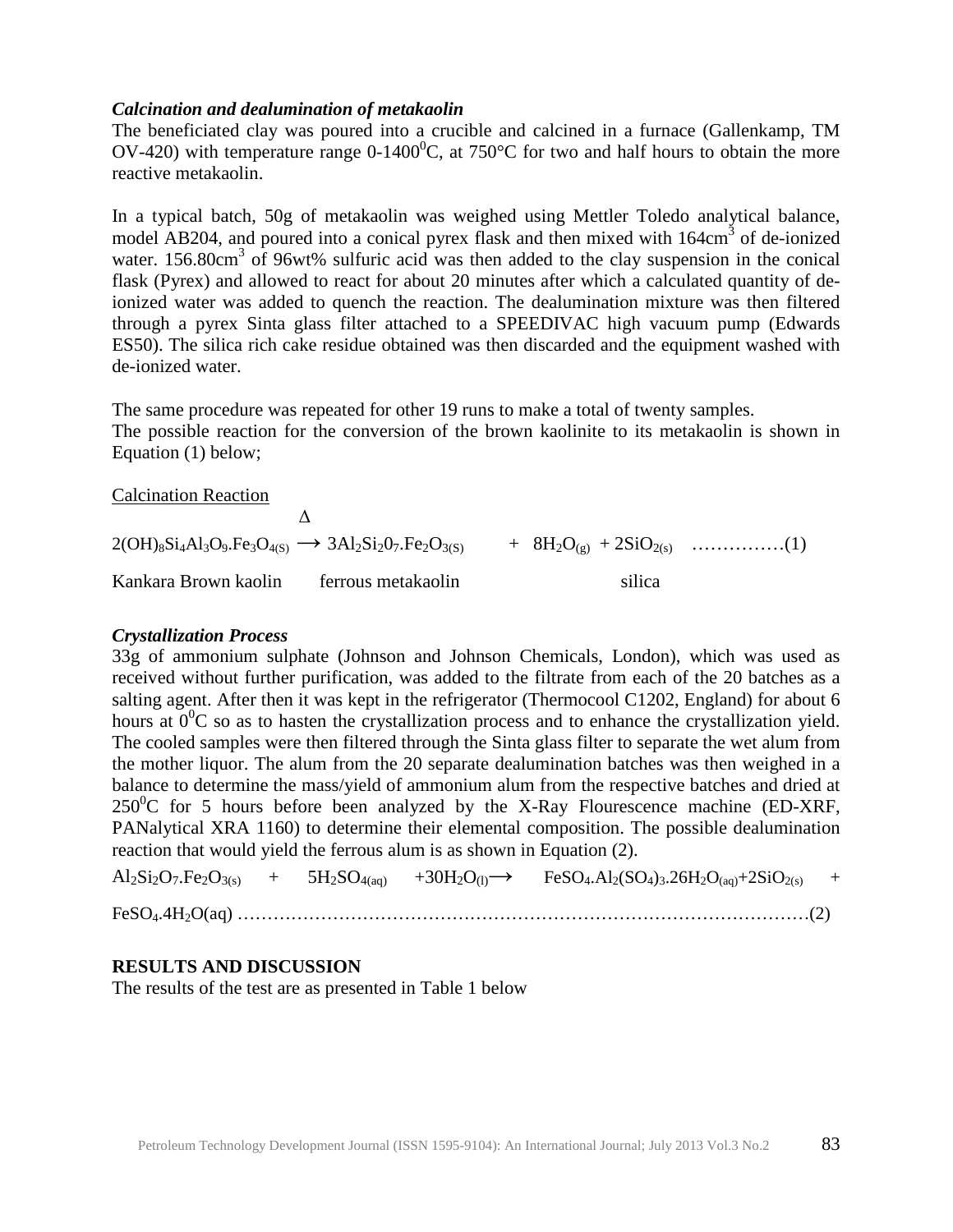# **BENEFICIATION/CALCINATION**

| <b>Oxides</b>                  | Raw Kaolin (wt %) | Metakaolin (wt $\%$ ) |
|--------------------------------|-------------------|-----------------------|
| $Al_2O_3$                      | 31.600            | 37.600                |
| SiO <sub>2</sub>               | 41.900            | 45.000                |
| $K_2O$                         | 0.280             | 0.430                 |
| Fe <sub>2</sub> O <sub>3</sub> | 14.940            | 15.640                |
| CaO                            | 0.250             | 0.310                 |
| TiO <sub>2</sub>               | 1.580             | 1.270                 |
| $V_2O_5$                       | 0.120             | 0.053                 |
| $Cr_2O_3$                      | 0.130             | 0.052                 |
| MnO                            | 0.060             | 0.087                 |
| $Ag_2O$                        | 1.590             | 1.340                 |
| Eu <sub>2</sub> O <sub>3</sub> | 2.400             | 0.130                 |
| CuO                            | 0.051             | 0.044                 |

**Table 1** Elemental composition of raw Kankara brown clay and its metakaolin derivative

The aluminum oxide content of the raw brown (Kankara) clay was 31.60% and its metakaolin content of 37.60% was found to be less when compared to the metakaolin from other local clay sources such as white Kankara<sup>[10](#page-3-0)</sup> – 41.56% and Bauchi<sup>[11](#page-3-1)</sup> - 41.80%. However, the ferric oxide content of raw brown Kankara of 14.94% and its metakaolin of 15.64 is much higher than that of white Kankara<sup>[12](#page-3-2)</sup> – 0.56% and Bauchi<sup>[13](#page-3-3)</sup> - 1.31%. It can also be observed from Table 1 that the beneficiation and calcinations process improved the alumina content from 31.60% to 37.60% and the silica-alumina ratio as also reported elsewhere by Edomwonyi-Otu et  $al<sup>14</sup>$ .

The metakaolin has a brighter brown-red appearance than the raw kaolin clay. This bright coloration confirms the high concentration of ferric oxide in them<sup>[15](#page-3-5)</sup> as observed in Table 1. This difference in coloration is obviously due to the temperature treatment on the raw kaolin  $(750^0C/2.5)$  hrs) that resulted in the change in oxidation state of the ferric oxide content (equation 1 referred).

## **ALUM PRODUCTION**

The quality and quantity of alums produced from ten batches were analyzed for consistency or variations 50g of metakaolin was used as starting material.

<span id="page-3-1"></span><span id="page-3-0"></span><sup>&</sup>lt;sup>10</sup> [www.a](http://www.niir.org/)libaba.com/2009/ferric alum<br><sup>11 10</sup>David W. H. and L. Chad. (2007). Gauge R&R: An effective methodology for determining the adequacy of a<br>new measurement system for micron-level metrology. JIT 23, 4, p3

<span id="page-3-5"></span><span id="page-3-4"></span>

<span id="page-3-3"></span><span id="page-3-2"></span><sup>&</sup>lt;sup>12</sup> [www.a](http://www.niir.org/)libaba.com/2009/ferric alum<br>
<sup>13</sup> <sup>10</sup>David W. H. and L. Chad. (2007) Op. Cit<br>
<sup>14</sup> www.alibaba.com/2009/ferric alum<br>
<sup>15</sup> Kirk Othmer. (1997), Op. Cit.; Microsoft Encarta 2009, Op. Cit.; See also Columbia Encyc edition, Columbia University Press.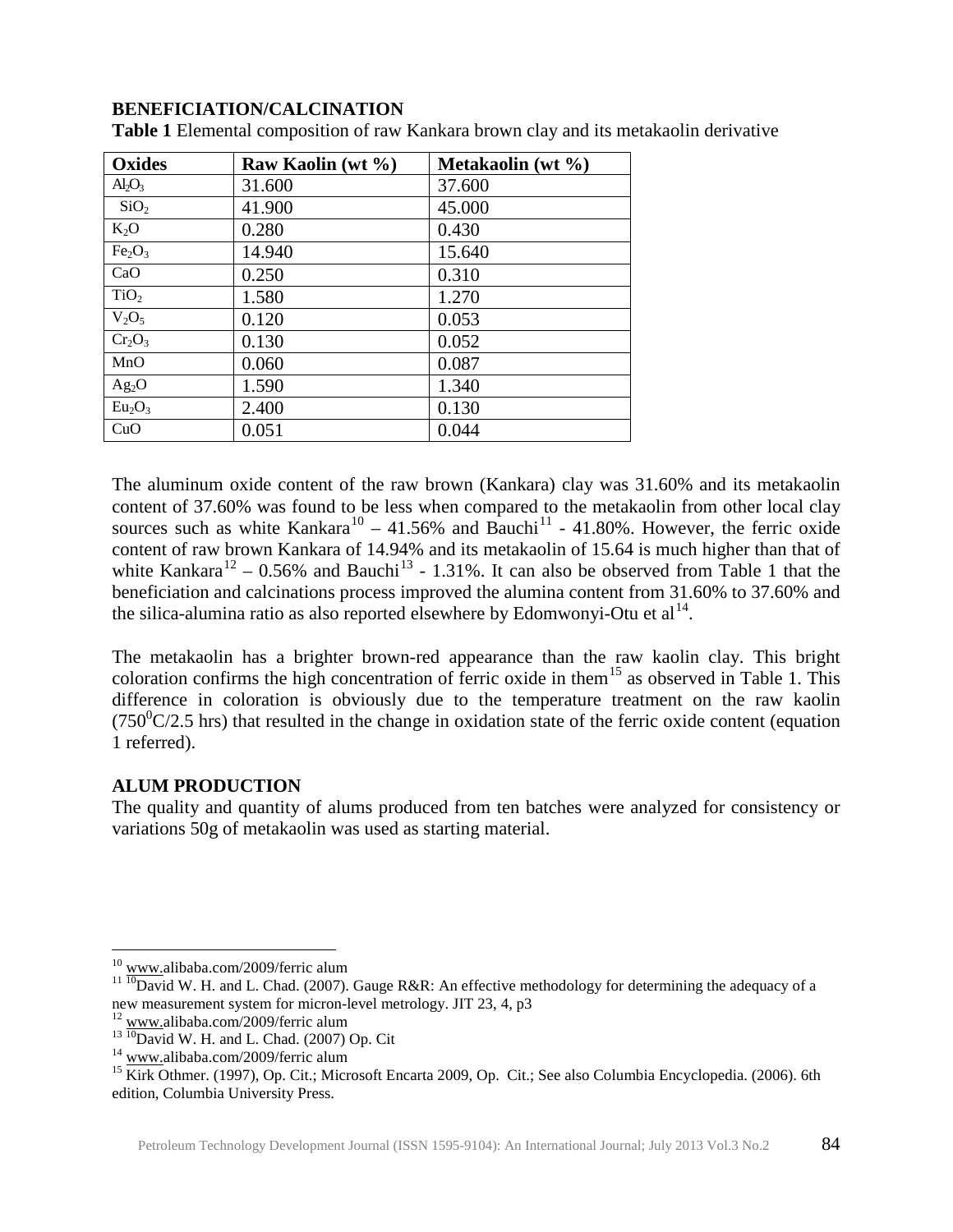# *X-Ray Fluorescence Analysis - Quality Verification*

The X-ray fluorescence analysis of two random alum samples produced gives the elemental composition shown in Table 2. The two random alum samples analyzed had same alumina content of 15.20%, and ferric oxide content of about 6.00% which are marks of consistency in the quality of the alum produced.<sup>[16](#page-4-0)</sup>

| Channel       | Al     | Si               | S               |        | Ca    |           | Mn    | Fe                             | Ge               | Ag      | Eu                             | <b>LOI</b> |
|---------------|--------|------------------|-----------------|--------|-------|-----------|-------|--------------------------------|------------------|---------|--------------------------------|------------|
| Compound      | Al2O2  | SiO <sub>2</sub> | SO <sub>3</sub> | $K_2O$ | CaO   | $Cr_2O_3$ | MnO   | Fe <sub>2</sub> O <sub>3</sub> | GeO <sub>2</sub> | $Ag_2O$ | Eu <sub>2</sub> O <sub>3</sub> |            |
| <b>SAMPLE</b> | 15.200 | 0.460            | 62.600          | 0.087  | 0.190 | 0.071     | 0.020 | 5.710                          | 13.000           | .260    | 0.600                          | 0.802      |
| A             |        |                  |                 |        |       |           |       |                                |                  |         |                                |            |
| <b>SAMPLE</b> | 15.200 | 0.430            | 62.900          | 0.054  | 0.190 | 0.074     | 0.022 | 6.000                          | 12.000           | 1.350   | 0.069                          | 1.711      |
| B             |        |                  |                 |        |       |           |       |                                |                  |         |                                |            |

**Table 2** Elemental composition of Alum Sample A and B (wt %)

It was observed that some of the alum produced had large crystals while the others had fine crystals. Those with large crystals were obtained when ammonium sulfate was added to the filtrate when warm while the fine grain crystals were obtained when the filtrate cools down before the ammonium sulfate was added. This shows that the morphology of the alum crystals may be affected by the preparation methods employed (though there is need to further investigate this). The color of the alum was light-greenish; a characteristic color that reveals the presence of Iron (II) compounds.

## *Calculation of yield*

The XRF analysis of the metakaolin derived from brown Kankara kaolin as shown in Table 2, contains 37.60wt% alumina which implies 18.8g of alumina in 50g metakaolin.

| $Al_2Si_2O_7$ | $A _{\alpha}$ ( ) |  |  |  |  |
|---------------|-------------------|--|--|--|--|
|---------------|-------------------|--|--|--|--|

Metakaolin alumina silica

The theoretical yield was based on alum (aluminum sulfate) obtainable where the kaolin to exist in pure phase while the experimental yield was based on alum from the analyzed metakaolin (Table 1).

## *Statistical Analysis – Quantity Verification*

The masses of the ammonium alum produced and the statistical calculation for the ten batches are shown in Table 3.

<span id="page-4-0"></span><sup>&</sup>lt;sup>16</sup>Smith R. R., McCrary S. W. and Callahan, R. N. (2007). Gauge repeatability and reproducibility studies and measurement system analysis: A multi-method exploration of the state of practice. JIT 23, 1, p. 2; Also Reproducibility - Madagascar.mht, Retrieved 20/2/2010.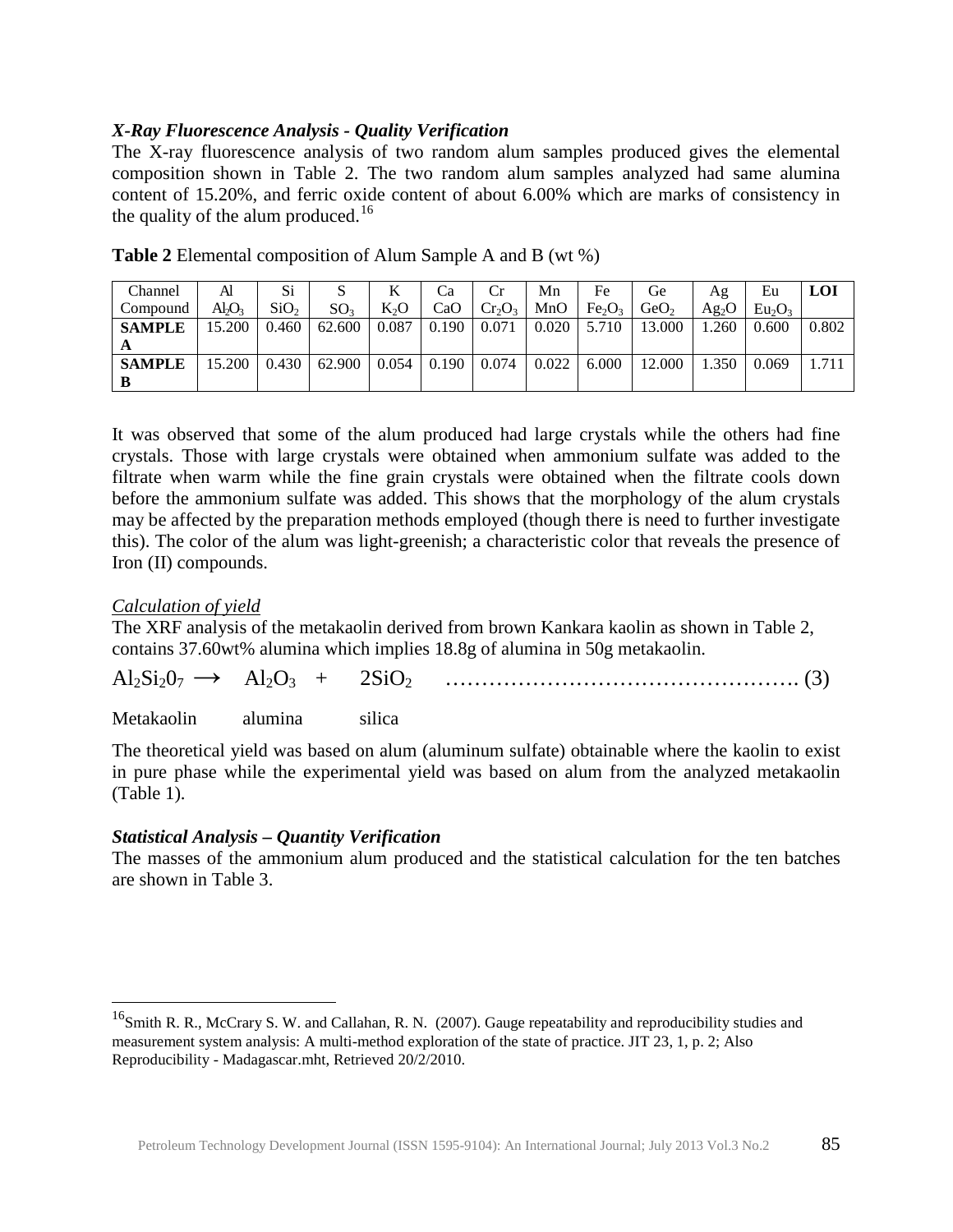| <b>Batch</b>                       | Mass(g) | <b>Theoretical Yield (%)</b> | Exp'tal yield $\mathcal{X}_i$ (%) | $x_i - \overline{x}($ %) | $(x_i - \overline{x})^2$ |
|------------------------------------|---------|------------------------------|-----------------------------------|--------------------------|--------------------------|
| $\mathbf{A}$                       | 176.37  | 86.45                        | 72.23                             | 2.70                     | 7.26                     |
| B                                  | 183.59  | 89.99                        | 75.19                             | $-0.27$                  | 0.07                     |
| $\mathsf{C}$                       | 172.61  | 84.60                        | 70.69                             | 4.24                     | 17.94                    |
| D                                  | 177.47  | 86.99                        | 72.68                             | 2.25                     | 5.04                     |
| Ε                                  | 182.62  | 89.51                        | 74.79                             | 0.14                     | 0.02                     |
| $\mathbf F$                        | 186.68  | 91.50                        | 76.45                             | $-1.53$                  | 2.33                     |
| $\mathbf G$                        | 179.21  | 87.84                        | 73.40                             | 1.53                     | 2.33                     |
| H                                  | 196.49  | 96.31                        | 80.47                             | 5.55                     | 30.75                    |
| $\mathbf I$                        | 181.29  | 88.86                        | 74.25                             | 0.68                     | 0.46                     |
| ${\bf J}$                          | 193.88  | 95.03                        | 79.40                             | $-4.48$                  | 20.03                    |
| $\overline{T}$<br>$x_i$<br>$i = A$ |         |                              | 749.25                            |                          | 86.21                    |

**Table 3** Mass of ammonium alum produced from brown (Kankara) kaolin clay

### *Range*

The range of the yield of the alum produced was found to be 9.78% (23.88g), which is fairly low and signifies the closeness of the masses of alum produced and it agrees with acceptable levels.<sup>[17](#page-5-0)</sup> The differences are obviously due to the inability to maintain constant operating conditions during drying and the variation in crystallization condition due to inconsistent power/voltage supply.

#### *Mean and Standard Deviation*

Mean, 
$$
\bar{x} = \frac{\sum_{i=A}^{T} x_i}{N} = \frac{749.25}{10} = 74.93\%
$$
  
\nStandard Deviation,  $\sigma = \sqrt{\frac{\sum_{i=A}^{T} (x_i - \bar{x})2}{N}} = \sqrt{\frac{86.2062}{10}} = 2.94\%$ 

The mean experimental yield of 74.925% of the alum was quite reasonable implying that, ferric ammonium alum can be produced and reproduced from brown (Kankara) kaolin clay. The difference observed between the experimental and theoretical yields is due to the presence of impurities in the metakaolin which also translates to impurities in the alum. The standard deviation of 2.94% from experimental yield of 100% (244.18g) was fair and indicates that the

<span id="page-5-0"></span><sup>&</sup>lt;sup>17</sup>Smith R. R., McCrary S. W. and Callahan, R. N. (2007) Op. Cit; David W. H. and L. Chad. (2007), Op.Cit